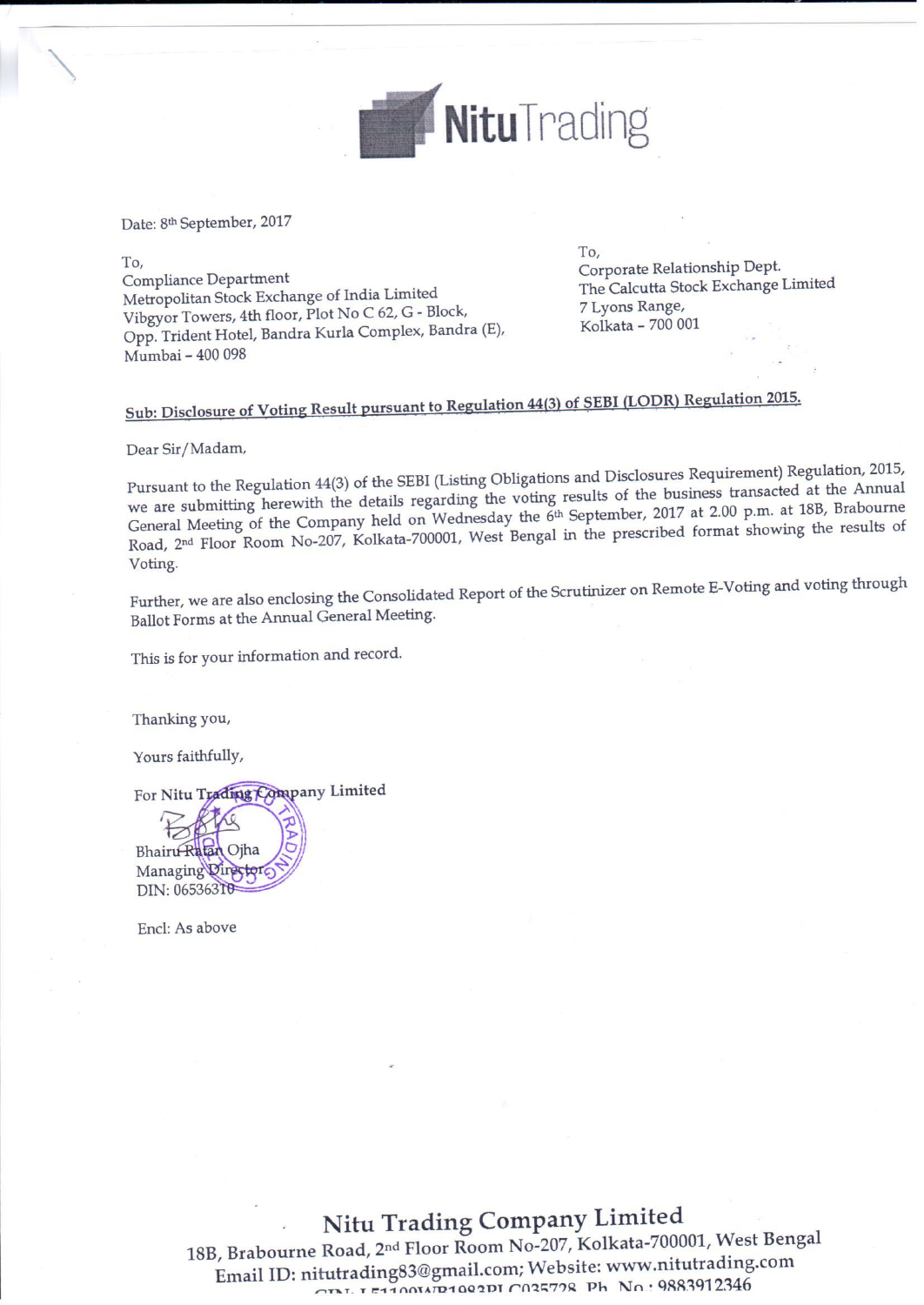# Voting Results

| Company Name                                                                  | Nitu Trading Company Limited    |
|-------------------------------------------------------------------------------|---------------------------------|
| Date of the AGM                                                               | 6 <sup>th</sup> September, 2017 |
| Total number of shareholders on record date                                   | 526                             |
| No. of shareholders present in the meeting either in person or through proxy: |                                 |
| Promoters and Promoter Group:                                                 |                                 |
| Public:                                                                       | $\mathbf{I}$                    |
| No. of Shareholders attended the meeting through Video Conferencing           |                                 |
| Promoters and Promoter Group:                                                 | EN                              |
| Public                                                                        | ΣÏ                              |
|                                                                               |                                 |

Agenda- wise disclosure (to be disclosed separately for each agenda item)

# Resolution No. 1:

To receive, consider and adopt the Audited Standalone Financial Statements of the Company for the financial year ended 31st March, 2017, including the Audited<br>Balance Sheet as at 31st March, 2017, the Statement of Profit &

| Resolution required:   |                                                    |                   | Ordinary             |                          |                   |                         |                           |                         |
|------------------------|----------------------------------------------------|-------------------|----------------------|--------------------------|-------------------|-------------------------|---------------------------|-------------------------|
| the agenda/resolution? | Whether promoter/ promoter group are interested in |                   | $\overline{N}$       |                          |                   |                         |                           |                         |
| Category               | Mode of Voting                                     | No. of            | $o$ f<br>No.         | % of Votes               | No. of            | No. of<br>Votes –       | of Votes<br>$\frac{9}{6}$ | % of Votes              |
|                        |                                                    | shares            | votes polled         | Polled on                | $Votes -$         |                         | $\Xi$                     | against                 |
|                        |                                                    | held              |                      | outstanding              | in favour         | against                 | favour on                 | on votes polled         |
|                        |                                                    |                   |                      | shares                   |                   |                         | votes polled              |                         |
|                        |                                                    | $\left( 1\right)$ | $(2)$                | $(3)=[(2)/(1)]^*$<br>100 | $\left( 4\right)$ | $\overline{5}$          |                           | $(7)=[(5)/(2)]*100$     |
| Promoter               | E-Voting                                           |                   | <b>EN</b>            | NIL                      | E                 | $\Xi$                   | EN                        | <b>NIL</b>              |
| and                    | Poll                                               | 660000            | 660000               | 100                      | 660000            | $\overline{\rm NIL}$    | 100%                      | $\Xi$                   |
| Promoter               | Postal Ballot (if applicable)                      |                   | <b>NIL</b>           | <b>E</b>                 | NIL               | $\Xi$                   | <b>NIL</b>                | <b>EN</b>               |
| Group                  | Total                                              | 660000            | 660000               | 100                      | 660000            | $\overline{\Xi}$        | 100%                      | <b>ZIIN</b>             |
| Public-                | E-Voting                                           |                   | <b>NIL</b>           | <b>NIL</b>               | <b>NIL</b>        | $\Xi$                   | E                         | <b>EIN</b>              |
| Institution s          | Poll                                               | 2615000           | 360250               | 13.78                    | <b>NIL</b>        | $\Xi$                   | $\overline{\text{H}}$     | NIL.                    |
|                        | Postal Ballot (if applicable)                      |                   | NIL                  | NIL                      | 360250            | Σ                       | E                         | <b>NIL</b>              |
|                        | Total                                              | 2615000           | 360250               | 13.78                    | NIL.              |                         |                           |                         |
| Public-                | E-Voting                                           |                   | $\overline{\Xi}$     | $\frac{1}{2}$            | 360250            | <b>ZIIN</b>             | <b>NIL</b>                | $\overline{\mathbb{H}}$ |
| Non                    | Poll                                               |                   | <b>NIL</b>           | $\overline{\text{NIL}}$  | <b>NIL</b>        | $\frac{1}{2}$           | $\overline{\Xi}$          | $\overline{\text{H}}$   |
| Institution s          | Postal Ballot (if applicable)                      |                   | $\overline{\rm NIL}$ | $\overline{\text{NIL}}$  | <b>NIL</b>        | $\overline{\rm NIL}$    | E                         | $\overline{\text{NIL}}$ |
|                        | Total                                              |                   | NIL.                 | <b>EN</b>                | <b>NIL</b>        | $\overline{\rm NIL}$    | 100%                      | NIL.                    |
| Total                  |                                                    | 3275000           | 1020250              | 31.15                    | 1020250           | $\overline{\text{NIL}}$ | $100\%$                   | <b>NIL</b>              |

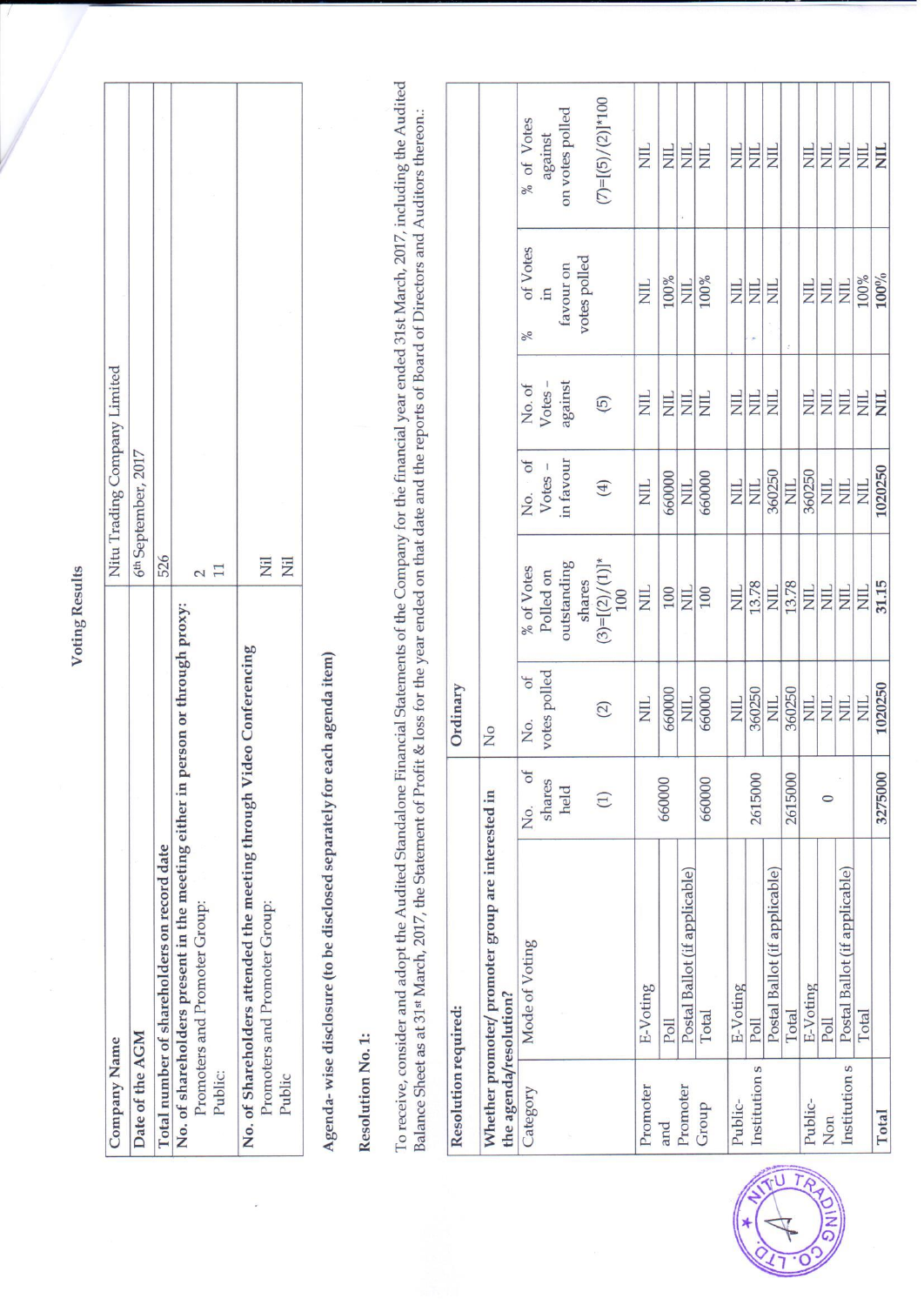Resolution No. 2: To appoint of the Statutory Auditors of the Company.

i.

|                        | Resolution required:                               |                            | Ordinary                |                          |              |                             |                     |                         |
|------------------------|----------------------------------------------------|----------------------------|-------------------------|--------------------------|--------------|-----------------------------|---------------------|-------------------------|
|                        | Whether promoter/ promoter group are interested in |                            | $\overline{N}$          |                          |              |                             |                     |                         |
| the agenda/resolution? |                                                    |                            |                         |                          | of           |                             | of Votes<br>$\%$    | % of Votes              |
|                        | Mode of Voting                                     | $\overline{\sigma}$<br>No. | of<br>Νo.               | % of Votes               | No.          | No.of                       |                     |                         |
| Category               |                                                    | shares                     | votes polled            | Polled on                | Votes -      | Votes-                      | $\Xi$               | against                 |
|                        |                                                    | held                       |                         | outstanding              | in favour    | against                     | favour on           | on votes polled         |
|                        |                                                    |                            |                         | shares                   |              |                             | votes polled        |                         |
|                        |                                                    | $\Xi$                      | $\widetilde{2}$         | $(3)=[(2)/(1)]^*$<br>100 | $(4)$        | $\left(\overline{5}\right)$ |                     | $(7)=[(5)/(2)]*100$     |
|                        |                                                    |                            |                         |                          |              |                             |                     |                         |
|                        |                                                    |                            | NIL<br>                 | <b>NIL</b>               | NIL.         | $\overline{\text{H}}$       | <b>NIL</b>          | $\frac{1}{2}$           |
| Promoter               | E-Voting                                           |                            | 660000                  | 100                      | 660000       | $\frac{1}{2}$               | 100%                | NIL                     |
| and                    | Poll                                               | 660000                     |                         |                          | <b>NIL</b>   | $\overline{\mathbf{H}}$     | <b>EN</b>           | $\overline{\Xi}$        |
|                        | Postal Ballot (if applicable)                      |                            | $\overline{\mathbb{H}}$ | $\overline{\mathbf{H}}$  |              |                             |                     |                         |
| Promoter<br>Group      | Total                                              | 660000                     | 660000                  | 100                      | 660000       | $\overline{\Xi}$            | 100%                | $\Xi$                   |
|                        |                                                    |                            |                         |                          | NIL          | $\overline{H}$              | $\overline{\Xi}$    | $\overline{\mathbb{E}}$ |
| Public-                | E-Voting                                           |                            | NIL                     | <b>NIL</b>               |              |                             | $\overline{\Xi}$    | $\overline{z}$          |
|                        | Poll                                               | 2615000                    | 360250                  | 13.78                    | <b>NIL</b>   | $\Xi$                       |                     |                         |
| Institution s          | Postal Ballot (if applicable)                      |                            | NIL                     | $\overline{\Xi}$         | 360250       | <b>EN</b>                   | $\overline{\rm ML}$ | $\overline{\text{H}}$   |
|                        | Total                                              | 2615000                    | 360250                  | 13.78                    | NIL.         |                             |                     |                         |
|                        |                                                    |                            | <b>NIL</b>              | NIL                      | 360250       | <b>EIN</b>                  | E<br>N              | $\overline{\text{H}}$   |
| Public-                | E-Voting                                           |                            | $\overline{\rm M}$      | <b>ZIIN</b>              | $\mathbb{E}$ | $\overline{\Xi}$            | <b>HIN</b>          | $\overline{\text{H}}$   |
| Non                    | Poll                                               |                            |                         |                          | <b>ZIIN</b>  | <b>NIL</b>                  | EN E                | $\overline{\Xi}$        |
| Institution s          | Postal Ballot (if applicable)                      |                            | NIL                     | $\overline{\text{L}}$    |              | $\overline{\text{NIL}}$     | 100%                | $\overline{5}$          |
|                        | Total                                              |                            | <b>NIL</b>              | NIL                      | <b>NIL</b>   |                             |                     |                         |
| Total                  |                                                    | 3275000                    | 1020250                 | 31.15                    | 1020250      | <b>NII</b>                  | $100\%$             | $\Xi$                   |



 $\frac{1}{2}$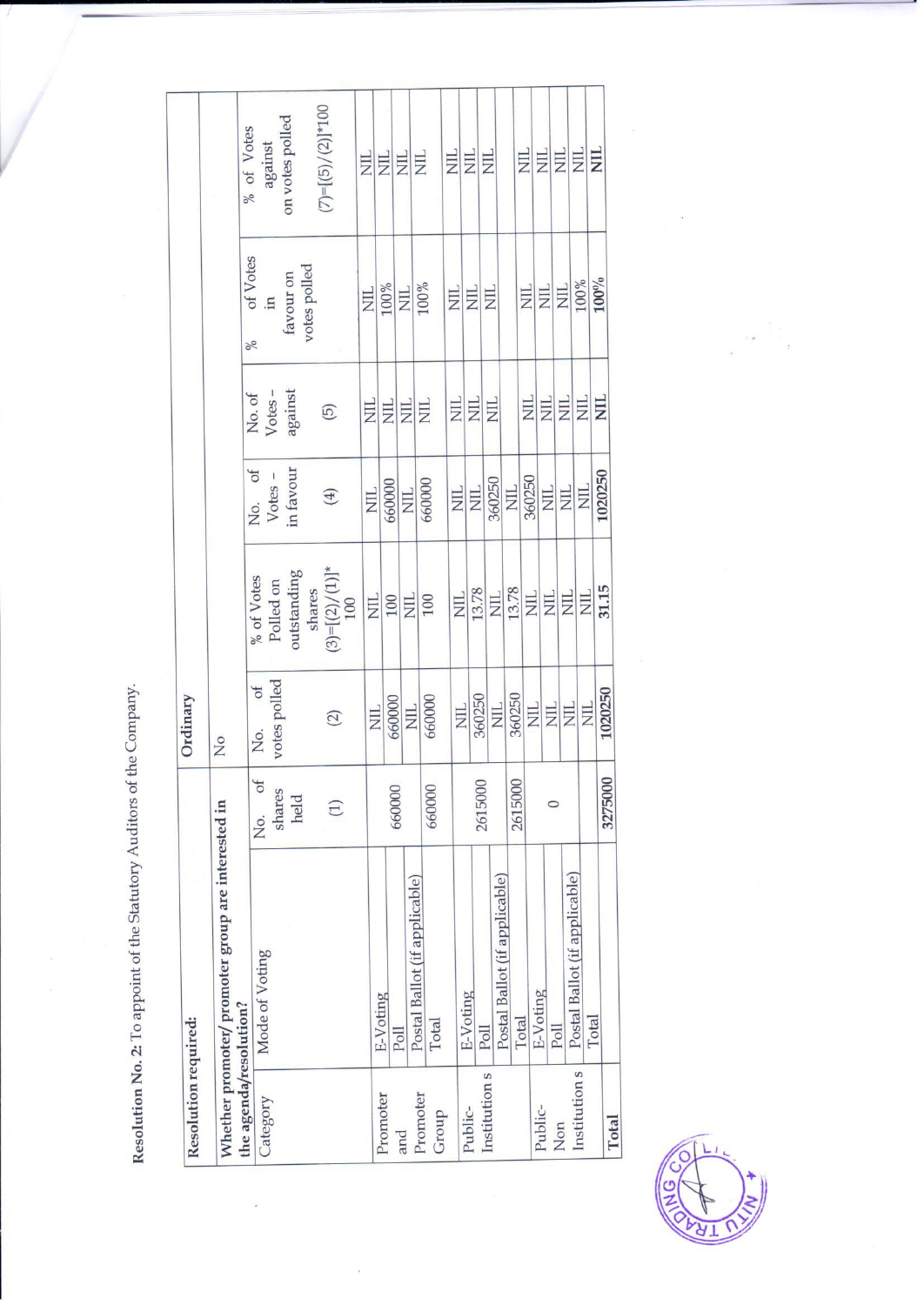### S. A. & ASSOCIATES

Company Secretaries

#### SWASTIK', 334 / 157 Jessore Road,

SN-8, (Ground Floor), Kolkata-700089 Ph: 2534 2445/ 9830591639 /25343481 Mobile: 98300 16001 Email Id: cs.sa.associates@gmail.com

#### **Scrutinizer's Report**

To, The Chairman of Nitu Trading Company Limited,

35<sup>th</sup> Annual General Meeting of the Members of Nitu Trading Company Limited held on, Wednesday 6<sup>th</sup> September, 2017 at 02:00 p.m. at the registered office of the Company at 18B, Brabourne Road, 2<sup>nd</sup> Floor, Room No. 207,

Dear Sir,

1. I, Shipra Agarwal, proprietor of M/s. S.A & Associates,, Practicing Company Secretary, have<br>been appointed as a Scrutinizer by the Board of Directors of Nitu Trading Company Limited for<br>the purpose of scrutinizing the e Section 109 of the Companies Act, 2013 read with Rule 21 of Companies (Management and Administration) Rules, 2014, on the Resolutions contained in the Notice to the 35<sup>th</sup> Annual General Meeting of the Members of the Company held on, 6th September, 2016 at 2:00 p.m. at 18B, Brabourne Road, 2<sup>nd</sup> Floor, Room No. 207, Kolkata - 700 001.

The Management of the Company is responsible to ensure the Compliance with the requirements of the companies Act, 2013 and the Rures rerating to e-voting and pofl on the resolutions contained in the Notice to the 35<sup>th</sup> Annual General Meeting of the Members of the<br>Company. Our responsibility as a Scrutinizer for the e-voting process and for poll at the AGM is restricted to make Scrutinizer's Report of the votes cast "in favour" or "against" the resolutions stated below, based on the reports generated from the e-voting system provided by (CDSL), the Authorised Agency engaged voting and at the time of poll at AGM.

2. We have separately, on even date, given our reports for the results of e-voting, and the results of polling process carried at the meeting. This consolidated report is to be read along with those separate reports

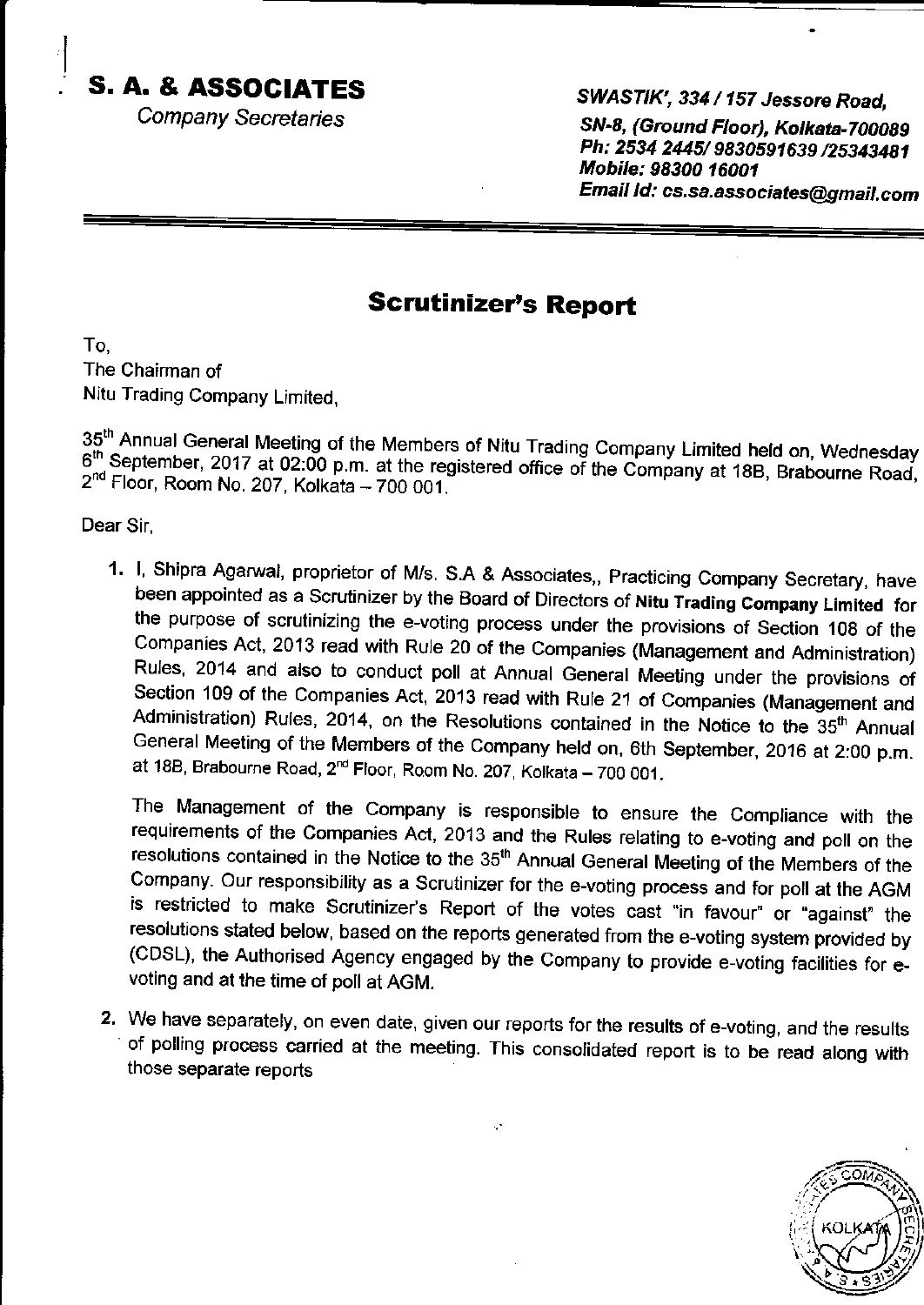#### Agenda-wise disclosure (to be disclosed separately for each agenda item)

#### **Resolution No. 1:**

To receive, consider and adopt the Audited Standalone Financial Statements of the Company for the financial year<br>ended 31st March, 2017, including the Audited Balance Sheet as at 31<sup>st</sup> March, 2017, the Statement of Profit

| <b>Resolution required:</b>             |                                         |                                    | Ordinary                            |                                                                                            |                                        |                                              |                                                                                    |                                                                                |  |
|-----------------------------------------|-----------------------------------------|------------------------------------|-------------------------------------|--------------------------------------------------------------------------------------------|----------------------------------------|----------------------------------------------|------------------------------------------------------------------------------------|--------------------------------------------------------------------------------|--|
| interested in<br>the agenda/resolution? | Whether promoter/ promoter group are    |                                    | <b>No</b>                           |                                                                                            |                                        |                                              |                                                                                    |                                                                                |  |
| Category                                | Mode of<br>Voting                       | of<br>No.<br>shares<br>held<br>(1) | of<br>No.<br>votes<br>polled<br>(2) | $%$ of<br>Votes<br>Polled<br>on<br>outstand<br>ing<br>shares<br>$(3)=[(2)$<br>$(1)]$ * 100 | No.of<br>$Votes -$<br>in favour<br>(4) | No. of<br><b>Votes</b><br>agains<br>t<br>(5) | of<br>%<br>Votes in<br>favour on<br>votes<br>polled<br>$(6)=[(4)/(2)$<br>$)$ ]*100 | % of<br><b>Votes</b><br>against<br>on votes<br>polled<br>$(7)=[(5)/(2)$<br>100 |  |
| Promoter                                | E-Voting                                |                                    | NIL                                 | <b>NIL</b>                                                                                 | <b>NIL</b>                             | <b>NIL</b>                                   | <b>NIL</b>                                                                         | <b>NIL</b>                                                                     |  |
| and<br>Promoter<br>Group                | Poll                                    | 660000                             | 660000                              | 100                                                                                        | 660000                                 | <b>NIL</b>                                   | 100%                                                                               | <b>NIL</b>                                                                     |  |
|                                         | <b>Postal Ballot</b><br>(if applicable) |                                    | NIL                                 | <b>NIL</b>                                                                                 | <b>NIL</b>                             | <b>NIL</b>                                   | <b>NIL</b>                                                                         | <b>NIL</b>                                                                     |  |
|                                         | Total                                   | 660000                             | 660000                              | 100                                                                                        | 660000                                 | <b>NIL</b>                                   | 100%                                                                               | NIL                                                                            |  |
| Public-                                 | E-Voting                                |                                    | <b>NIL</b>                          | <b>NIL</b>                                                                                 | <b>NIL</b>                             | <b>NIL</b>                                   | <b>NIL</b>                                                                         | <b>NIL</b>                                                                     |  |
| Institution s                           | Poll                                    | 2615000                            | 360250                              | 13.78                                                                                      | <b>NIL</b>                             | <b>NIL</b>                                   | <b>NIL</b>                                                                         | <b>NIL</b>                                                                     |  |
|                                         | Postal Ballot<br>(if applicable)        |                                    | <b>NIL</b>                          | <b>NIL</b>                                                                                 | 360250                                 | <b>NIL</b>                                   | <b>NIL</b>                                                                         | <b>NIL</b>                                                                     |  |
|                                         | Total                                   | 2615000                            | 360250                              | 13.78                                                                                      | <b>NIL</b>                             |                                              |                                                                                    |                                                                                |  |
| Public-                                 | E-Voting                                |                                    | <b>NIL</b>                          | <b>NIL</b>                                                                                 | 360250                                 | <b>NIL</b>                                   | <b>NIL</b>                                                                         | NIL                                                                            |  |
| <b>Non</b>                              | Poll                                    | $\mathbf 0$                        | <b>NIL</b>                          | <b>NIL</b>                                                                                 | <b>NIL</b>                             | <b>NIL</b>                                   | <b>NIL</b>                                                                         | <b>NIL</b>                                                                     |  |
| Institution s                           | Postal Ballot<br>(if applicable)        |                                    | <b>NIL</b>                          | <b>NIL</b>                                                                                 | <b>NIL</b>                             | <b>NIL</b>                                   | <b>NIL</b>                                                                         | <b>NIL</b>                                                                     |  |
|                                         | Total                                   |                                    | <b>NIL</b>                          | <b>NIL</b>                                                                                 | <b>NIL</b>                             | <b>NIL</b>                                   | 100%                                                                               | <b>NIL</b>                                                                     |  |
| <b>Total</b>                            |                                         | 3275000                            | 1020250                             | 31.15                                                                                      | 1020250                                | <b>NIL</b>                                   | 100%                                                                               | <b>NIL</b>                                                                     |  |